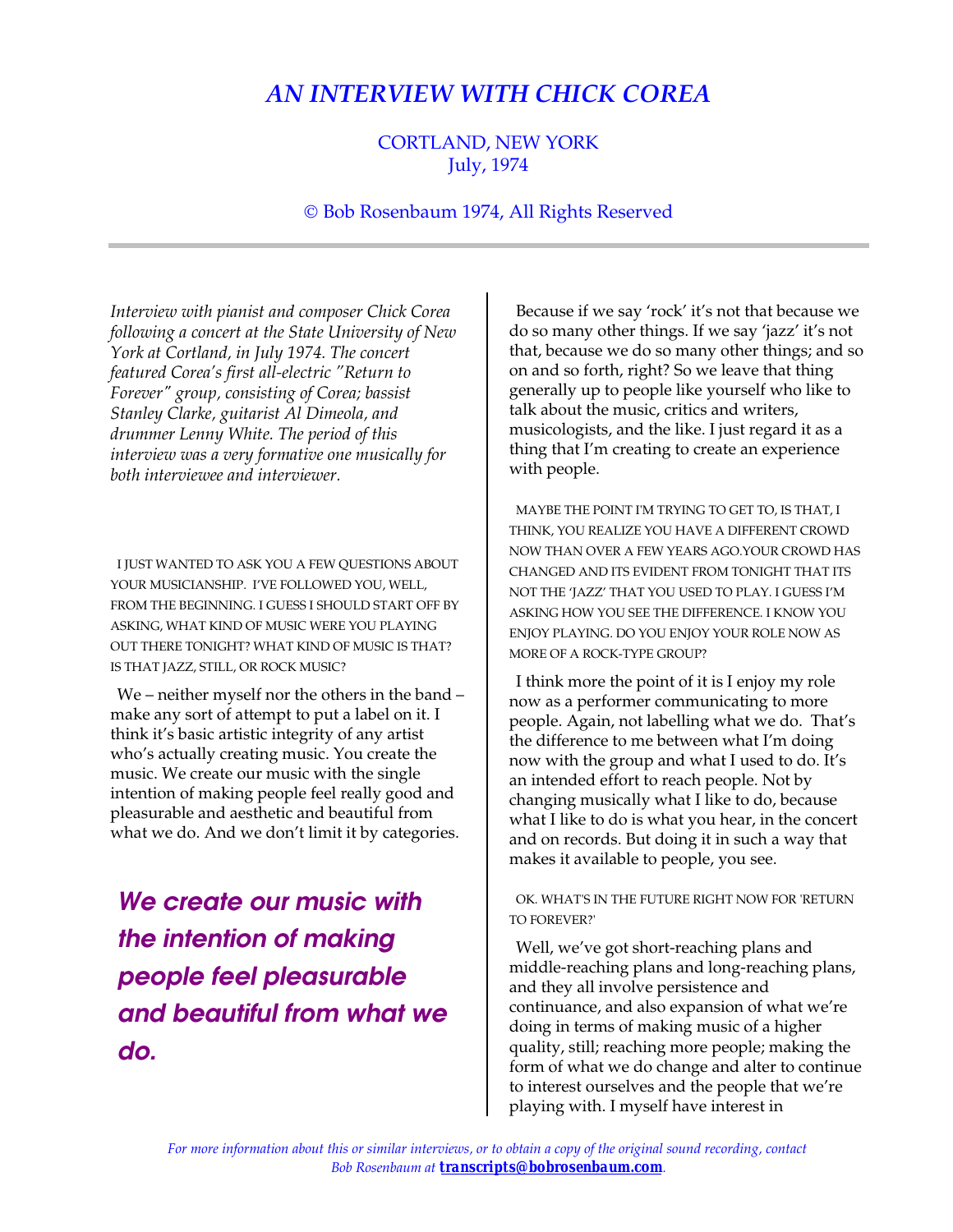multimedia arts like film and dance, and being a composer, and writing for orchestras, and writing for movies. And all of these projects are sort of coming into the possibility of being able to be realized by this pilot project – I consider the group to be a pilot project.

# *The world is about people and about living to together and pooling energies to reach a goal of some kind.*

RIGHT. IT SEEMS TO BE A BRANCHING POINT. YOU STARTED TALKING ABOUT EXPANSION AND I SEE THAT THERE HAS BEEN EXPANSION. ESPECIALLY AS FAR AS STANLEY CLARK GOES. HE STARTED PRODUCING HIS OWN ALBUMS.

Right.

AND THIS HAS GIVEN YOU AN OPPORTUNITY ALSO TO GET INTO HIS KIND OF MUSIC. HOW EFFECTIVE IS THAT IN DETERMINING WHERE THE GROUP IS GOING?

Well, that's like a very valid thing. All of us in the group, and basically each artist, is an individual who has an individual creation to offer. That's one aspect of life. There's another aspect of life which is called teamwork, and cooperation. Which is a thing that we value even higher than an individual concept; because one individual can't get too far alone. You know the world is about people and about living to together and, like, pooling energies to reach a goal of some kind. And that's where our interests lie. So we have both things going on at the same time. Where each individual in the group records solo projects and has his personal musical interests, and then we pool all these energies in the group, under the coordination of myself, to come up with a real team. Which is what you observed tonight in the concert.

DO YOU PLAN ANY SOLO PROJECTS WITH ANY OTHER PEOPLE? I'M THINKING ABOUT THE ECM JAZZ CIRCLE.

Not with the ECM jazz circle, no. But I do plan to do a solo record in December, my first in 4 years. And it will be released, probably, in February.

I HAD THE PLEASURE LAST WEEK OF TALKING WITH GARY BURTON, WHO WAS AT THE STATE UNIVERSITY IN BINGHAMTON. I ASKED HIM WHERE 'JAZZ' WAS GOING. HE TALKED ABOUT THE FACT THAT 'JAZZ' HAS GONE TO THE YOUNGER MUSICIANS NOW. IT HAS CHANGED HANDS FROM THE OLDER GENERATION FROM THE EARLY '60S TO THE YOUNGER GENERATION. YOURS WAS ONE OF THE NAMES THAT CAME UP. THINKING OF THE TYPE OF MUSIC THAT YOU'RE PLAYING NOW AS 'JAZZ,' WHERE DO YOU THINK ITS GOING?

Well, I think it's going where everything will always go; it's going to go where the artists take it. Right? And that's going to be determined by how much intention, and what kind of intention, the artists continue to have. And how this intention changes. An ideal scene that I would like to see happen is to have a world and a society of people where involvement in the arts is one of the major interests which takes place in everybody's life, to varying degrees. Which, to me, would mean like more activity in creation.

*An ideal scene that I would like is to have a world and a society where involvement in the arts is one of the major interests which takes place in everybody's life.*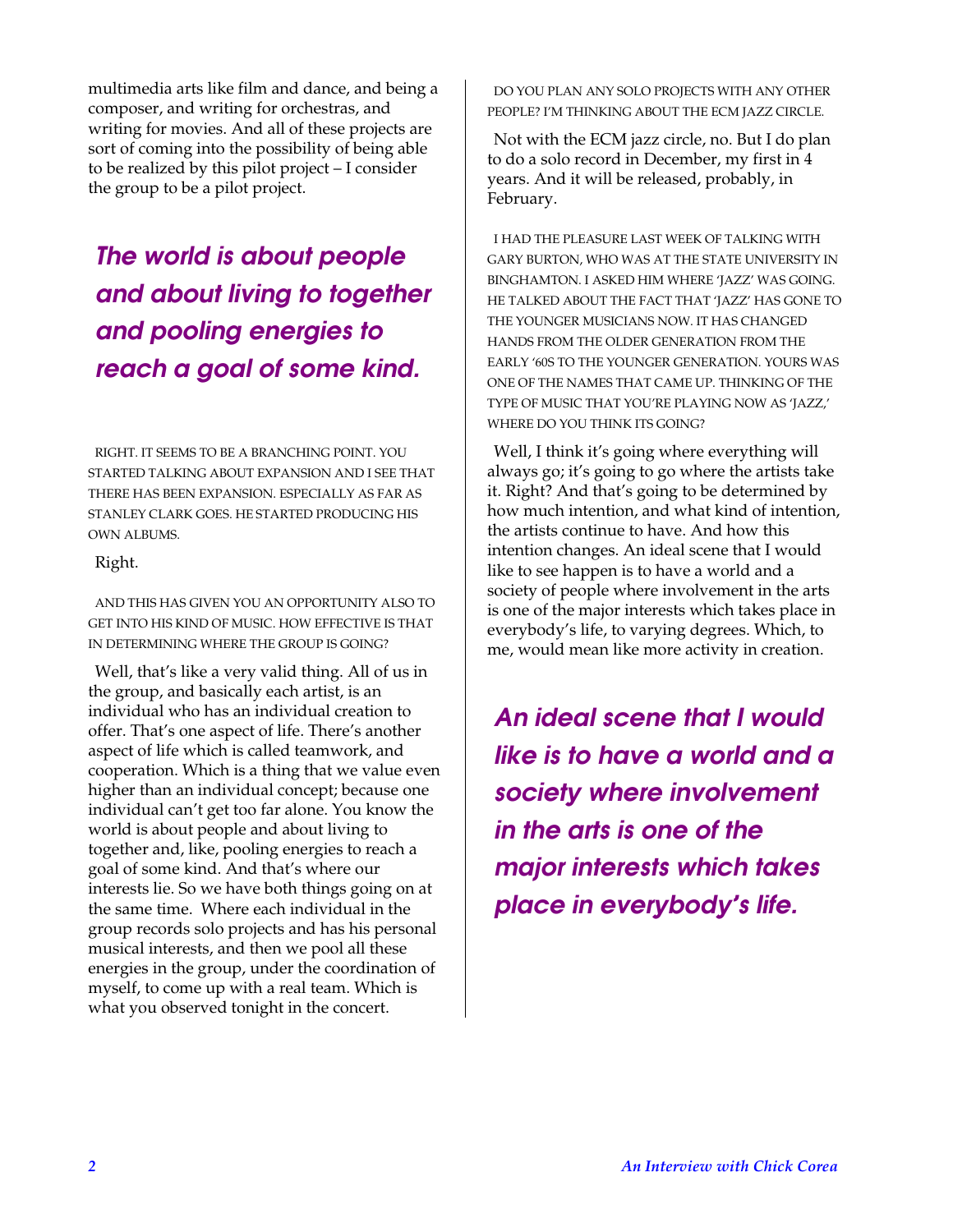Getting people to realize their own dreams, more and more. Which is where the artist is in the vanguard, you see. And that is going to entail having artists begin to, in some kind of way, be more aware of how what they do influences the environment that they're in. Like some sort of consciousness of a society, not just of an art form. And art form in itself is just a pedantic intellectual thing, you know? You put these notes together with those notes and you come out with that sound, and isn't it beautiful. So what? What does it do to another person? What does it do to your neighborhood? What does it do to the society that we're living in? How does it relate to the relation between peace and war and all of that kind of stuff.

*You put these notes together and you come out with that sound, and isn't it beautiful. So what? What does it do to another person? What does it do to your neighborhood? What does it do to the society that we're living in?*

And when those concepts start to get connected, and artists realize the influence that they potentially have, you see – because if you take a look at society and you look at 'Who do masses of people look up to for evaluation?' It ain't the government leaders, and it ain't your educators; it's celebrities and artists. Frank Sinatra, the Beatles, the Rolling Stones, Barbara Streisand, Cary Grant, when he had it happening, and so forth and so on, you know. And when somebody from the Beatles wears his hair this way, it affects the whole society, you know. When someone from some well-known group or some well-known movie star shows an interest in drugs or mysticism, there you go, the

society is into drugs and mysticism. So it's really an influence point.

And if that artist recognizes his responsibility to put truth on that communication line, and give people something that will help them, then you've got like a cleaning up of society, and a way towards a rehabilitation of the arts and a rehabilitation of people's goals and happiness in life. And to me, man, that's where it's at, you know? That's my ideal scene; that's where I would like to see it go. And if I have any power to do that, then that's where I'll make it go. And I just hope others will come along and do something similar to that. Because it's not just my goal, it's everybody's goal.

RIGHT. DO YOU FEEL THAT YOUR MUSIC HAS CAUGHT ON? HAVE YOU BEEN SUCCESSFUL IN ACHIEVING YOUR GOAL?

For sure, man. We have a very stable, ethical group of people with the musicians and our management, and all the people that work with us. And we have like a very clean scene going. And a very creative, enthusiastic scene. Alot of production and work, and enjoyment of what we're doing. And it's expanding like crazy.

*And if an artist recognizes his responsibility to put truth on that communication line, and give people something that will help them, then you've got a cleaning up of society, and a way towards a rehabilitation of the arts and of people's goals and happiness in life.*